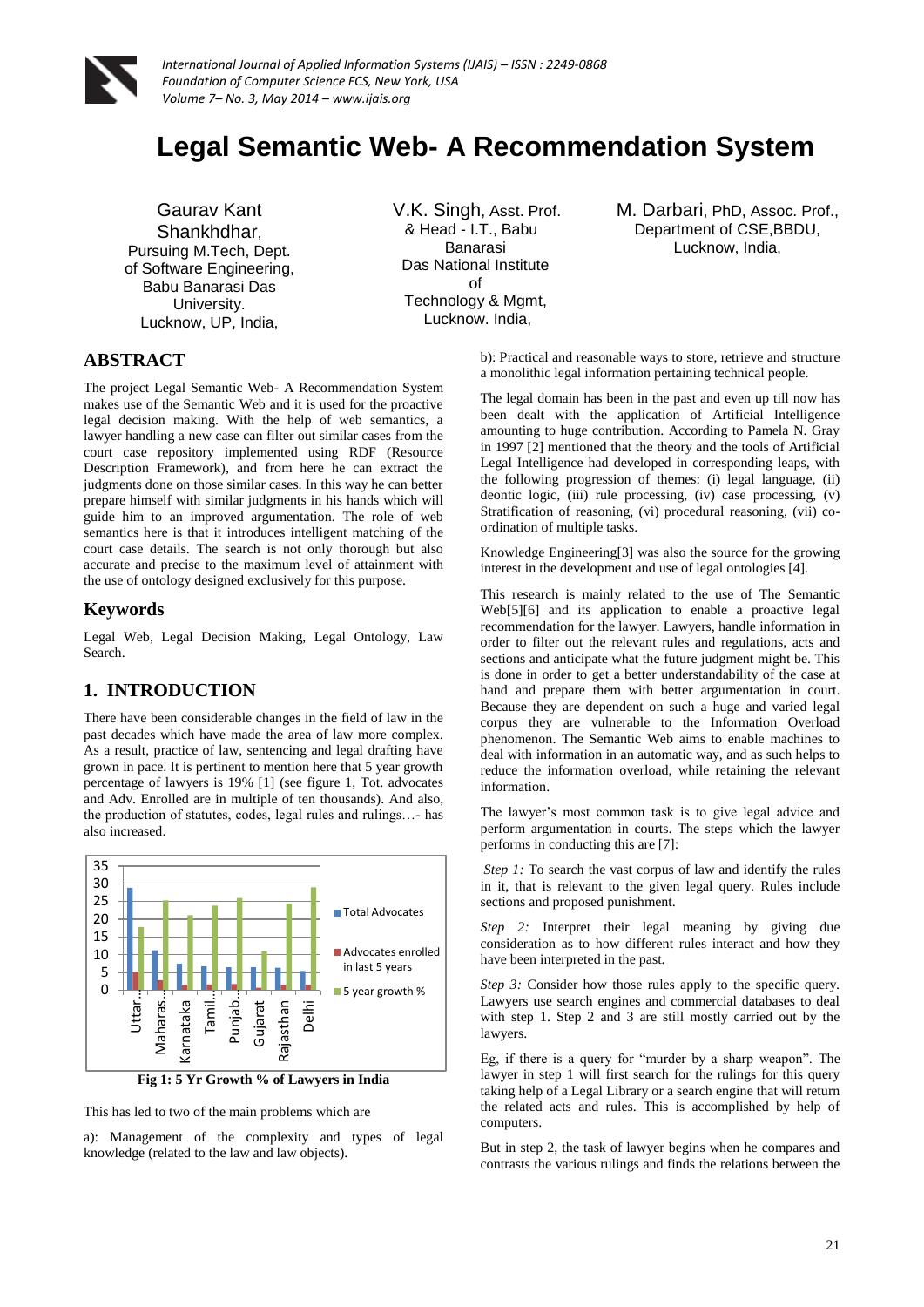

rulings. Like for "murder by a sharp weapon" previous judgments might be "life imprisonment" or "sentence to death".

The lawyer goes deeper in researching to find out in which cases there is "life imprisonment" and in which cases it is "sentence to death". He finds out what sections were imposed on these two separately. In step 3 he decides what can be the appropriate rulings that can be applied to the new case. All this is done by the lawyer himself searching the journals, books and other legal paraphernalia without the aid of any computerized or electronic media that can help the lawyer in his search for interrelated rulings, acts and regulations.

# **2. LITERATURE REVIEW**

The aim, here, behind this literature study is in order to know of the previous research done in this direction. After examining several studies dedicated to the topic, it was concluded that most of the studies dealt with broader topics with references to most adequate information to build systems relating to Legal Advice or Legal Recommendation. This section mainly covers various reasoning approaches in legal domain and ideas to incorporate reasoning in the Legal Searches.

# **2.1 Types of Legal Analysis Reasoning Approaches [8]**

The reasoning approaches usually made use of in legal reasoning process are:

a) Rule based analysis b) Precedent analysis or Analogy method c) Textual Reasoning & Legislative Intent d) Policy Based Reasoning e) Tradition Reasoning

#### *2.1.1 Rule Based Analysis*

In Rule base reasoning an answer is reached by establishing and applying a rule of law. It declares "A is the answer because the principle of law articulated by the governing authorities mandates it [8]. Rule based analysis can derive from a case or a statute. Break the rule into the separate elements to be established and then match the facts and circumstances of problem with each element of the rule to see if the element is proven.

#### *2.1.2 Precedent Analysis or Analogy Method*

Analogical reasoning reaches an answer by showing direct factual similarities between governing case law and the clients' facts. It declares "R obtained as answer due to facts of this case are such as  $X$  vs. Y and R was the result there" [8]. Analogy Reasoning draws parallels between the factual situations and the cases that have already been decided. Cases consists of facts, so compare and contrast of facts and circumstances of case with decided cases lead us to similarities between the two. If key facts are similar, the analogy is drawn. If the key facts are varied then a different rule must be applied.

Reasoning by analogy is most often used in case analysis. Case analysis is a method used to predict the applicability of prior opinions to present controversy.

#### *2.1.3 Textual Reasoning & Legislative Intent*

In this reasoning read and reread the statute and focus on its exact language. As in the rule based reasoning break the statute into separate elements to establish and then match the facts and circumstances of the problem with each element of the statute to see if the element is proven. Once the statute has been broken into elements, the statutory words must be understood and interpreted [8].

#### *2.1.4 Policy Based Reasoning*

In Policy based reasoning the most appropriate answer is selected keeping in mind which answer would be the best for the society at large. It declares "X is the answer because that answer will encourage desirable results for our society and discourage undesirable results [8]. Policy arguments appeal to future consequences that follow from adopting a certain rule. The court first predicts the consequences that will flow from giving the law one interpretation or another then declares which set of consequences more consistent with underlying values of law [9]. Policy arguments are found both in case and statute but have few parameters.

#### *2.1.5 Tradition Reasoning*

Tradition reasoning achieves an answer by justifying a story that calls forth that result. It declares "X is the answer because that is the way things have been always been done". The U.S Supreme court has identified "tradition" as a principal test for determining our fundamental rights. Justice Scalia has authored "at least 53 opinions that relied expressly on tradition to resolve constitutional issues [8][10].

## **2.2 Ontology for the Legal Domain**

The legal ontology applications range from information systems to knowledge based systems. The level of detail of knowledge representation is directly proportional to the level of 'intelligence' required. Some examples of applications of legal ontologies are:

*2.2.1 Information retrieval*. By encoding knowledge with meaning, concepts and the relations, it greatly empowers the users of information retrieval systems. Information about level of specificity of concepts can help the user to find information relevant to his query. Examples of relevant publications and projects are Matthijssen (1999), who introduces an interface between the lay user and a legal database, LOIS (which stands for 'Lexical Ontologies for legal Information Sharing', cf. Dini et al. 2005) and BEST (which stands for 'Batna Establishment using Semantic web Technology', cf. Van Laarschot et al. 2005). [11]

*2.2.2 Translation of legal documents*. By making the meaning of legal terms explicit, it can help in translating legal documents from one language into another one. A framework for this specific purpose has been developed by Termorshuizen-Arts (2003). [11]

*2.2.3 Automated classification and summarizing*. Each document or entity is given a unique identification which makes it easy to be classified.

*2.2.4 Decision support and decision making.* Legal (procedural) regulations often contain decision structures that allow making certain decisions or qualifications. Although such structures can be modeled in relatively simple decision trees, such decision trees still require user intervention on making a choice in each step. An ontology can be used to encode not only the decision steps, but also the contents of the decision rules. Advantages of using an ontology in such a case are supposed to include consistency of the modeling activity result and the reusability of the underlying ontology for other modeling activities. Although the models underlying case-based systems are seldom called 'ontologies', they can be regarded as such. The model underlying a sentencing system described in Oskamp (1998)[11] is just one example of this. It contains a model with two main constituents: facts and factors. Factors are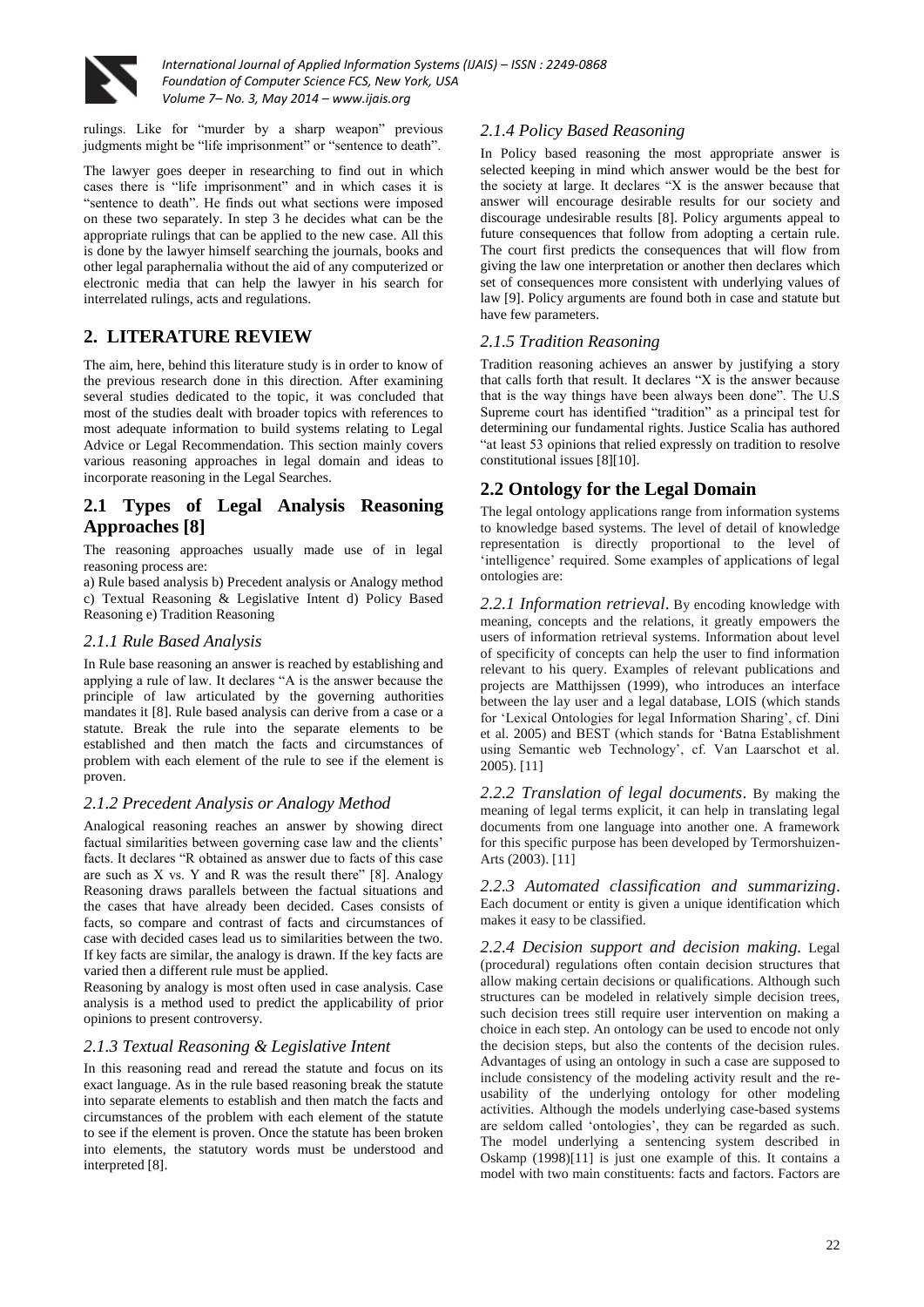

subjective qualifications of (sets of) objective facts. By the nature of these entities, they constitute an 'ontology' of the arguments underlying sentencing decisions.

*2.2.5 Agent technology*. Agents are assumed to allow for intelligent autonomous communication between different computer systems. For such communication, the modeling of rules governing that communication is necessary. As in the case of decision support and decision making, such modeling can be supported by an underlying ontology. Potential practical applications of agents in the legal domain are automated dispute resolution by negotiation and the controlled exchange of sensitive data, for instance in electronic legal record.

The present work is also inspired by The Double Role of Ontologies in Information Science Research, 2007.[12], The Europian Legal Semantic Web [15], Building a Semantically Rich Legal Case Repository in OWL [4].

# **3. PROPOSED SOLUTION**

#### **3.1 Where Semantic Web Comes In**

Semantic Web will enable applications to dig deeper into steps 2 and 3 and will partially help the lawyer in advance to know what will be the near judgment.

As in the legal ontology, Rules will be related through their interactions. There will be sections and their meanings along with the relationship with other sections eg., section 304-B, 306 and 309 of The Indian Penal Code [12] are related by being sections related to "suicide", so a search for a section will also include other related sections. So in this way the lawyer will be able to get the interactions between the rulings and also how the rulings have been interpreted in the past. All this is done by a well knit ontology made through Protégé 4.2. Finally the graph consisting of the relevant Rules, Sections imposed along with their interrelatedness is extracted through SPARQL [13] query and is used to get the required data needed by the lawyer.

## **3.2 A Bit More of Semantic Web in Relation to Law**

Leveraging the higher degree of organization of legal data resting on top of the legal ontology and the possibility of drawing inferences from the data, a semantic legal query system should be able to do more than merely retrieve information based on keywords selected by a human agent. In a world of perfect formalization, an application could carry out the interpretation of the search items and the logical extraction of records autonomously. With a search tool such as existing common search engines or indexed searches made available by the current Indian legal search engines, the legal researcher can input key words into a search and get in return a (usually long) list of documents which contain, or are indexed by, those key words. The present legal knowledge data is in natural language, which machines do not understand, a machine does not understands properties and relationships so for the legal researcher must still manually examine the documents to find the substantive information. The need is the searchers like, for example, a legal researcher searches for cases in which a company has the property of *being in the role of applicant or appellant* or where a lawyer is *in the relationship of representing a client*.

There is also a need for multi-dimensional search in which one thing can be searched that may be governed by other factors also. Eg., There should be a search engine delivering not just those judgments which are relevant for IPC 302, (here it will

give the searches of all the document URIs which have IPC 302), but just those judgments that refer to this legislation as valid on a specific point in time like "murder by strangulation between 1990 and 2000" [14]. Here on one axis lie the murder cases and on the other lie the time period.

The underlying problem is that legal textual information is expressed in natural language. What literate people read as meaningful words and sentences appear to a computer as just strings of ones and zeros. While a search can be made for the string *Applicant or Appellant*, there are no (widely available) searches for a string that represents an individual or company who bears the role of Applicant or Appellant. To make language on the Web more meaningful and structured, additional content must be added to the source material, which is where the Semantic Web and Natural Language Processing come into play. A semantic web RDF[15] graph grows inside out. It expands as it comes in conjunction with other graphs, so in the world of semantic web there may be an expanding net of relationships and properties which make for the understandability of the machines.



**Fig 2: shows a scrap of how the structure of entities is laid down using RDF. Here it is important to mention that now the machines know the relationships and properties of the objects and can perform intelligent searches.**

The problem can be solved by the use of triples[16]. A triple has a "subject", a "property" and an "object" The Applicant, here a subject has all the companies connected by the property "hasCompanyRegNo" which has "CompanyRegNo" as an object. Besides this there are also triples consisting of:

Company—hasRegNo---RegNo, and Company--- hasName--- Name

So, from the applicant, the company registration number is fetched and by backward tracking from company registration number, the company subject is obtained from which the company name is retrieved.

## **3.3 IPC Sections**

Legal semantic web- A Recommendation System will first do the keywords searching which is the task as specified in step 1. The legal meaning is interpreted by the RDF triples containing the case details. One simple example is that when a lawyer searches for "section  $302$ " will also get the results for the intrinsic search for "murder" and vice versa. Similarly by searching "section 307" will get the results for "attempt to murder". This is done because these searches mean the same thing. In this way the machine understands the inherent meaning of the query. This can also be stated like if there is no provision for searching "murder", the query for "murder" will result in nothing. If the need is to make the search flexible enough to search for legal sections like "302" as well as sections written in English Language, like "Murder" or "Attempt to murder", the need is to establish some relationship between these entities. This is done as follows: if there is a search for "murder", it returns the SectionID through which CriminalCaseID is obtained and the required case is returned. Similarly if "302" is searched, the SectionId and through it, the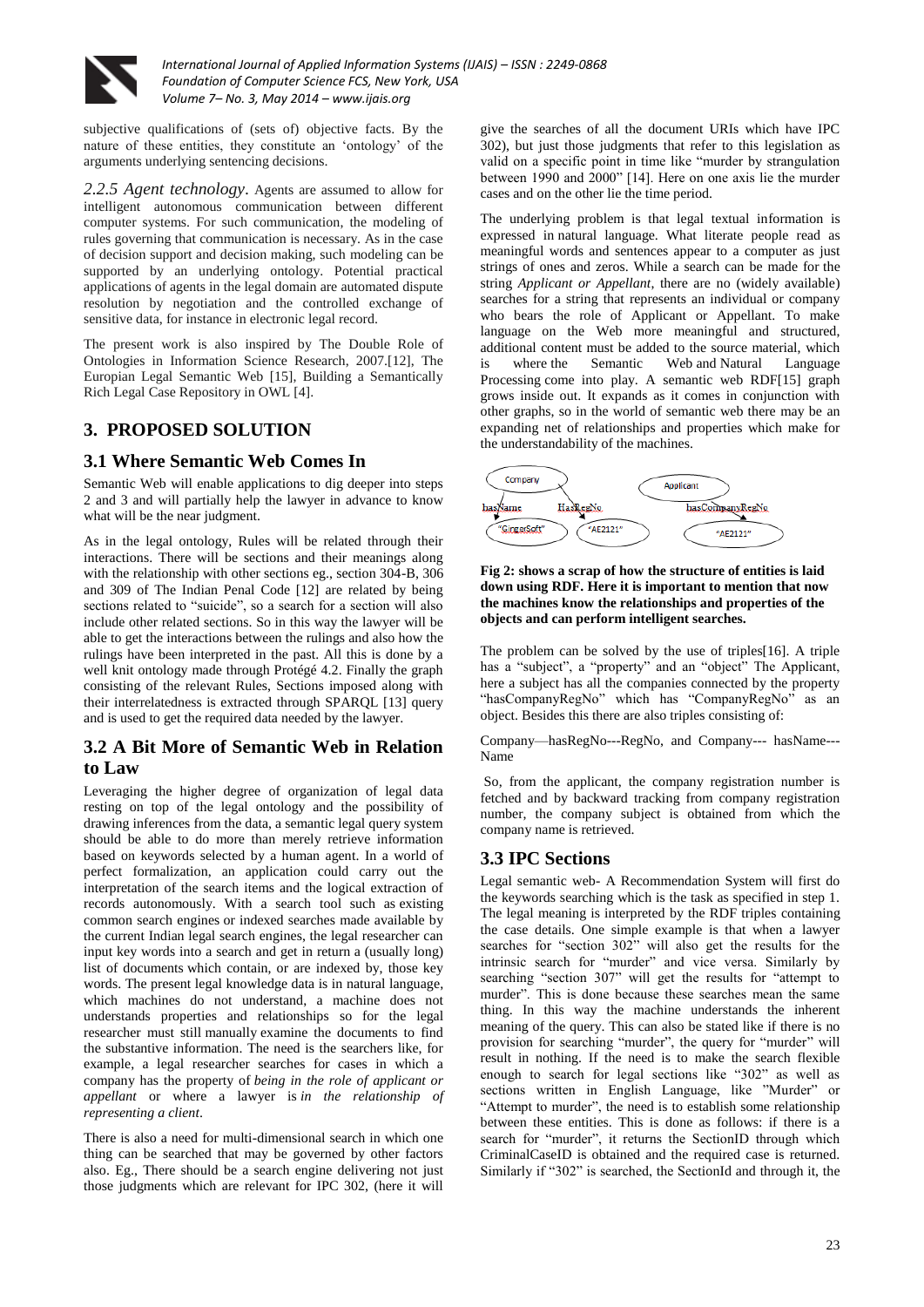

CriminalCaseID is returned. This accomplishes the step 2 and 3 as specified above. This is shown in Figure 3.

# **4. MAKING A SEMANTICALLY RICH LEGAL ONTOLOGY IN OWL[17]**

The retrieval of conceptual information from legal documents depends on the construction of a knowledge representation of the document. A number of interesting research works on legal case knowledge representation have been proposed including frame–like structures, semantic nets and dimensions. However some limitations exist in these works. For instance, some render little inference capabilities, some ignore contextual information essential to conceptual retrieval and some give no consideration to semantic interoperability. This work addresses these limitations by using an open standard ontology language and refined ontology architecture. The ontology is easy to maintain, reuse, extend and renders rich inference and reasoning capabilities. In addition, a framework is proposed in our work in order to integrate heterogeneous knowledge representations and to reduce the manual effort required for the annotation process by enabling semi-automation of the annotation process.

# **4.1. Legal Case Ontology Design**

The model created by our approach encodes both domain dependent and domain independent semantics into the case text. Contextual features are well captured therefore richer information is disclosed to applications to enable conceptual searching. In addition, OWL is used in coding our model in considering that it is an open and standardized web ontology description language and it has a rich set of available inference mechanisms. This section details the four steps used in our approach in building a legal case ontology.



The relatedness of IPC sections is shown in the tables below where they are grouped under Murder, Suicide and Attack.

**Table 1: Sections Related To Murder**

| Section | Description                          |
|---------|--------------------------------------|
| 302     | Punishment for murder                |
| 303     | Punishment for murder by a person    |
|         | under sentence of life-imprisonment  |
| 304     | Punishment for culpable homicide not |
|         | amounting to murder                  |
| $304-A$ | Causing death by negligence          |
| 307     | Attempt to murder                    |
| 308     | Attempt to commit culpable homicide  |

#### **Table 2: Sections Related To Suicide**

| Section | Description               |
|---------|---------------------------|
| 309     | Attempt to commit suicide |
| $304-B$ | Dowry death               |
| 306     | Abetment of suicide       |

| Section | Description                     |
|---------|---------------------------------|
| 323     | Punishment for voluntarily      |
|         | causing hurt                    |
| 324     | Voluntarily causing hurt by     |
|         | dangerous weapons or means      |
| 325     | Punishment for voluntarily      |
|         | causing grievous hurt           |
| 328     | Causing hurt by means of poison |
|         | etc. with intent to commit an   |
|         | offence                         |
| 334     | Voluntarily causing hurt on     |
|         | provocation                     |

## **4.2 Grouping similar concepts**

On the topmost lies the murder case details like applicant/appellant, opposite party, date of judgment, intention of crime, IPC sections imposed, judgment, weapon if used and other case attributes.

Each section is uniquely identified by a SectionID and SectionID is related to SectionNUM and SectionDesc which hold the IPC section number like 324 IPC and its description like "Voluntarily causing hurt by dangerous weapons or means". The Sections are mainly grouped into 3 categories:

## **4.3 Identifying Classes and Properties**

A class provides an abstraction mechanism for grouping resources with similar characteristics [18], whilst a property is often used to identify the non hierarchical relationships between domain and range (denoted as R(Domain,Range)). OWL defines two types of properties: data property and object property. Data property is an alias of attribute while object property is a binary relationship between two classes.

**4.4 Classes of Legal Ontology :** This Legal Ontology shows the relation between super class and sub class where Thing represents Legal management systems.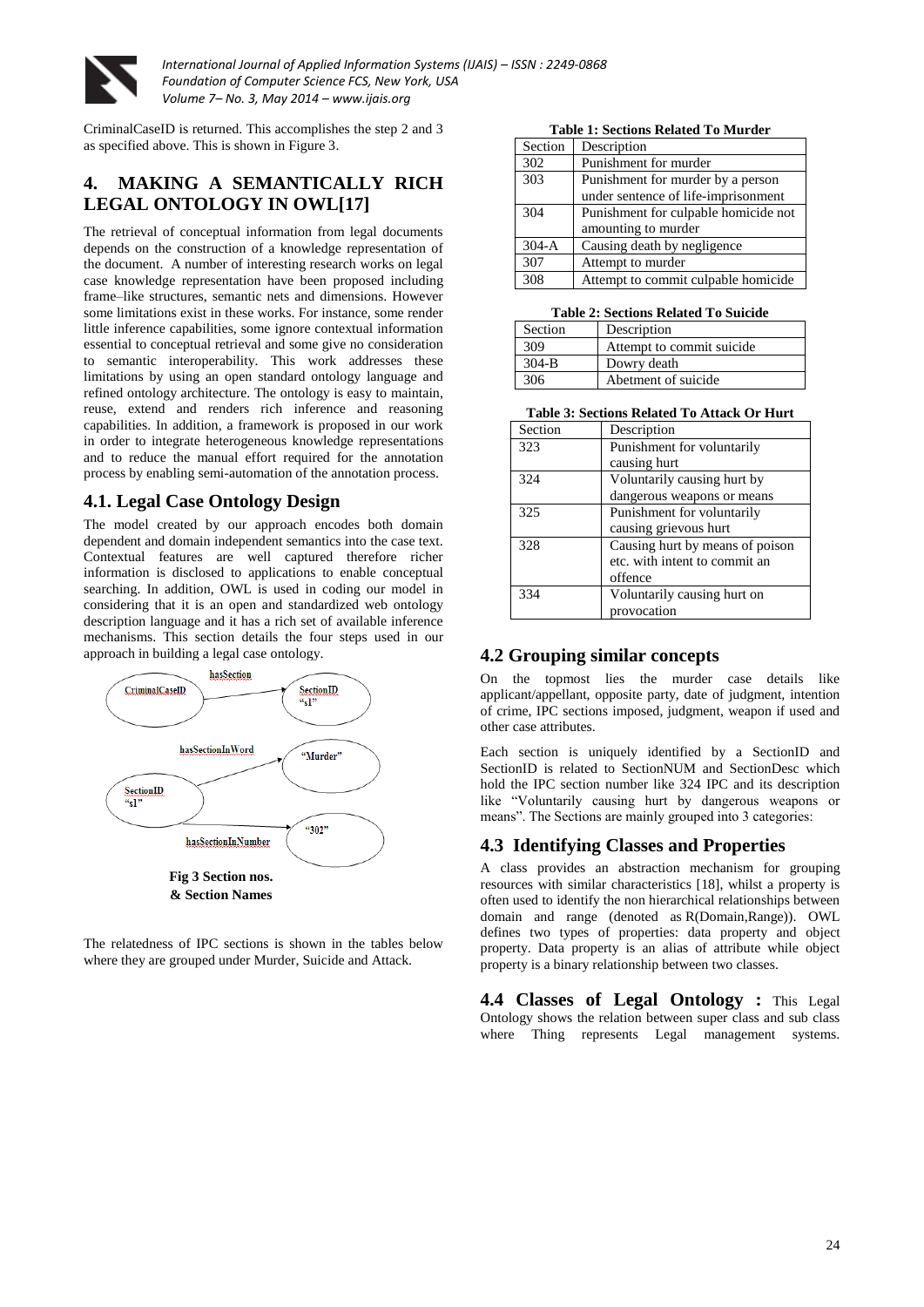



**Fig 4: Classes In The Legal Ontology**



**Fig 5: Properties or Predicates in the Legal Ontology**

**4.5 Properties***:* Properties are instances of the class rdf:Property. In the RDF graph, the property represents the predicate and describes a relation between subject resources and object resources.

The most important class of the Legal Ontology Hierarchy(Figure 4) is the **ID** class as it connects all the other classes. ID uniquely identifies a murder case, eg., 1001

**ID** connecting other classes through properties is shown in the following figure 7.

| roperty assertions: 1001                    |
|---------------------------------------------|
| Object property assertions                  |
| hasSectionID secid1                         |
| hasTimeOfOccurrence 2:45pm                  |
| hasJudgment<br>Infavour of opposite party   |
| hasWeapon knife                             |
| hasJudge Ashok Agarwal                      |
| hasClient Ramdin                            |
| hasCaseCrimeNumber MB4544                   |
| hasOppositeParty Ajit_Verma                 |
| hasDateOfOccurrence<br>23-jul-2004          |
| hasCourtCity Lucknow                        |
| masDateOfJudgment<br>5-Sep-2007             |
| h <sub>asID</sub> 1001                      |
| hasIntent Dowry                             |
| ■ hasCourtName<br><b>Lucknow High Court</b> |
| hasPlaceOfOccurence<br><b>Rae Bareilly</b>  |

**Fig 6: Property Assertions in the Legal Ontology**

**4.6 Relatedness of Sections:** Sections and their descriptions are held by section ID, eg., sec-id1,sec-id2 and so on. So the interrelatedness of the sections is also the interrelatedness between section IDs. Here in the figure sec-id1 holds section 302 IPC and also its description that is "murder". The related section IDs are linked to each other by a property called "hasRelatedSEC\_ID".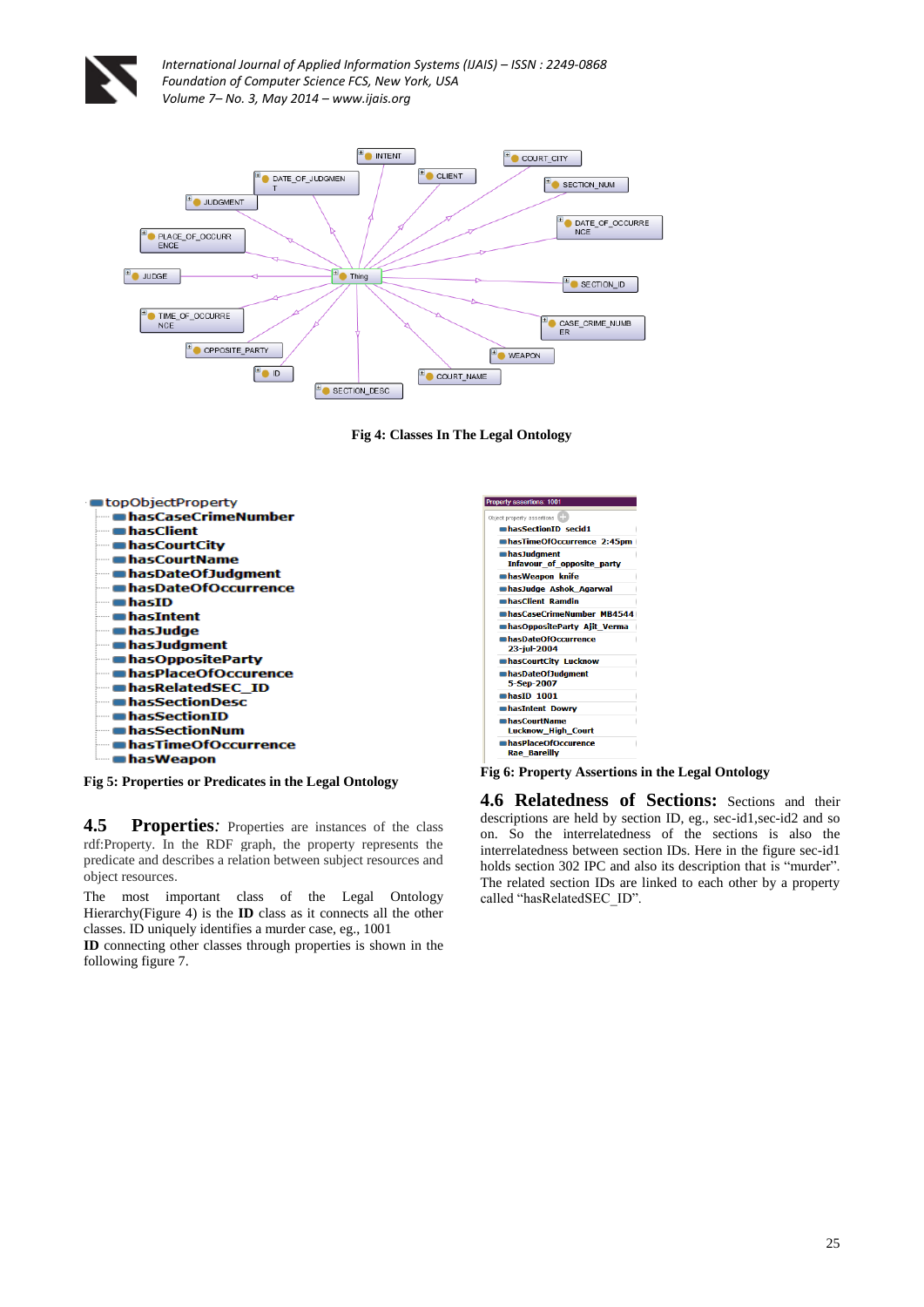

**Fig 7: Interrelatedness of sections in the Legal Ontology**



#### **4.7 Weapons Hierarchy**

The above figure 8 shows the weapon Ontology with various classifications.

# **4.8 Sparql Query: SPARQL query for related sections to IPC 302**

(The output is shown in figure. 9) SELECT \* where { ?element <http://www.semanticweb.org/rs/ontologies/2013/9/CriminalCa se-25#hasSectionNum> ?SEC\_NUM. ?element <http://www.semanticweb.org/rs/ontologies/2013/9/CriminalCa se-25#hasSectionID> ?Related\_Sec\_ID. { SELECT ?Related\_Sec\_ID where { ?element <http://www.semanticweb.org/rs/ontologies/2013/9/CriminalCa se-25#hasRelatedSEC\_ID> ?Related\_Sec\_ID. ?element <http://www.semanticweb.org/rs/ontologies/2013/9/CriminalCa se-25#hasSectionNum> <http://www.semanticweb.org/rs/ontologies/2013/9/CriminalCa se-25#302>. } }

}

{

{

4.9. Sparql Querying for finding case details including judgment. Here, section IPC 302 is taken. (The output is shown in figure. 10)

SELECT DISTINCT ?caseID ?Judgment ?OppositeParty ?Judge ?Weapon

where { ?element <http://www.semanticweb.org/rs/ontologies/2013/9/CriminalCa se-25#hasID> ?caseID. ?element <http://www.semanticweb.org/rs/ontologies/2013/9/CriminalCa se-25#hasJudgment> ?Judgment. ?element <http://www.semanticweb.org/rs/ontologies/2013/9/CriminalCa se-25#hasOppositeParty> ?OppositeParty. ?element <http://www.semanticweb.org/rs/ontologies/2013/9/CriminalCa se-25#hasJudge> ?Judge. ?element <http://www.semanticweb.org/rs/ontologies2013/9/CriminalCas e-25#hasWeapon> ?Weapon. SELECT ?Related\_Sec\_ID where ?element <http://www.semanticweb.org/rs/ontologies2013/9/CriminalCas

e-25#hasRelatedSEC\_ID> ?Related\_Sec\_ID.